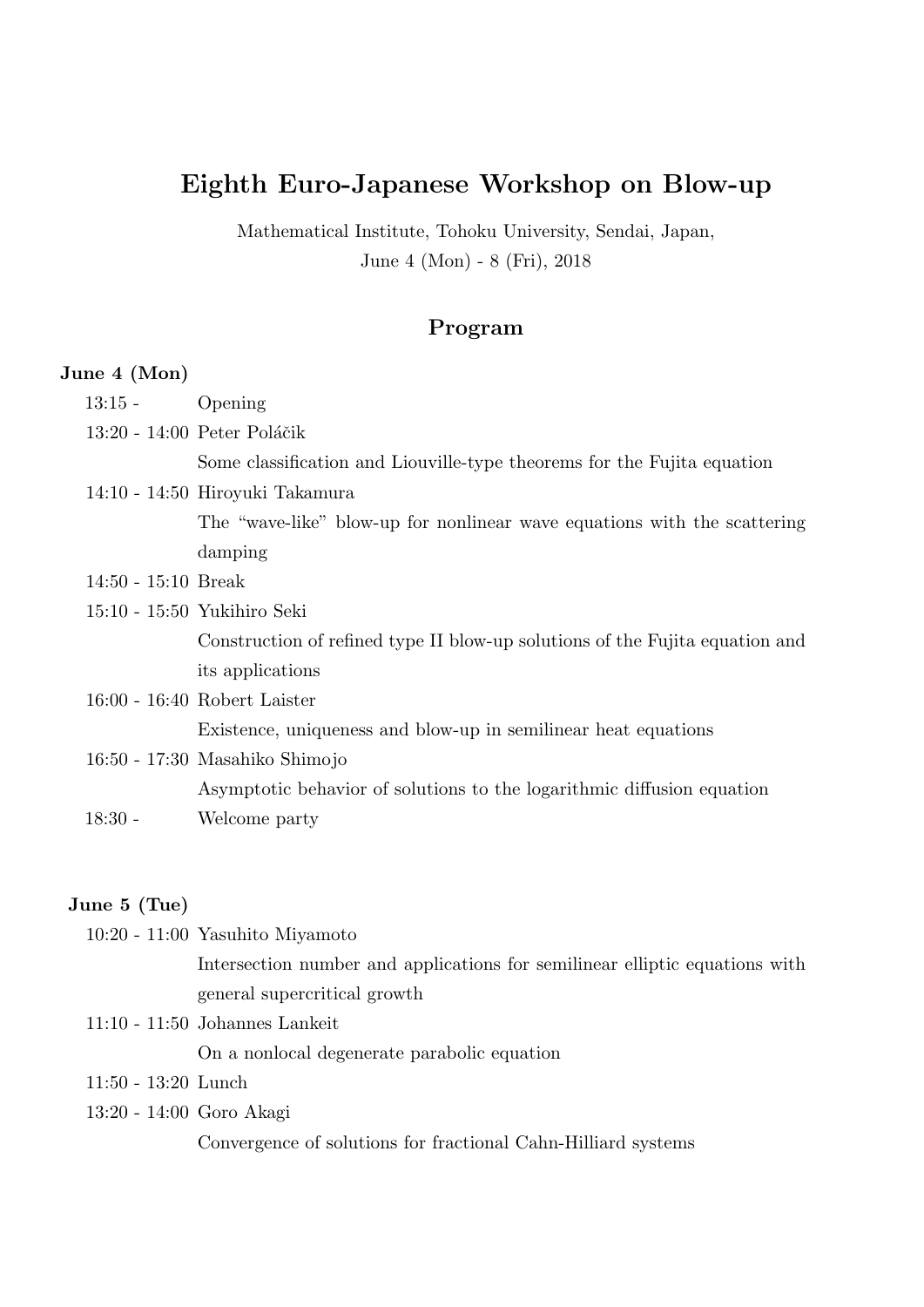14:10 - 14:50 Tatsuki Kawakami

The large diffusion limit for the heat equation with a dynamical boundary condition

14:50 - 15:10 Break

15:10 - 16:10 Short Communications

Carlos Esteve

Touchdown behavior for the MEMS problem with variable dielectric permittivity

Jin Takahashi

Solutions with time-dependent singular sets for the heat equation with absorption

Van Tien Nguyen

On Type I singularities in semilinear parabolic problems

16:20 - 18:00 Poster session

#### **June 6 (Wed)**

10:20 - 11:00 Grzegorz Karch Blowup criteria for the parabolic-elliptic model of chemotaxis 11:10 - 11:50 Takasi Senba

Behavior of solutions to an indirect chemotaxis system

Free discussion

#### **June 7 (Thu)**

10:20 - 11:00 Flavio Dickstein

Existence of self-similar solutions of the nonlinear heat equation with large initial positive data

- 11:10 11:50 Kenji Nakanishi Global dynamics of the conformal focusing wave equation
- 11:50 13:20 Lunch